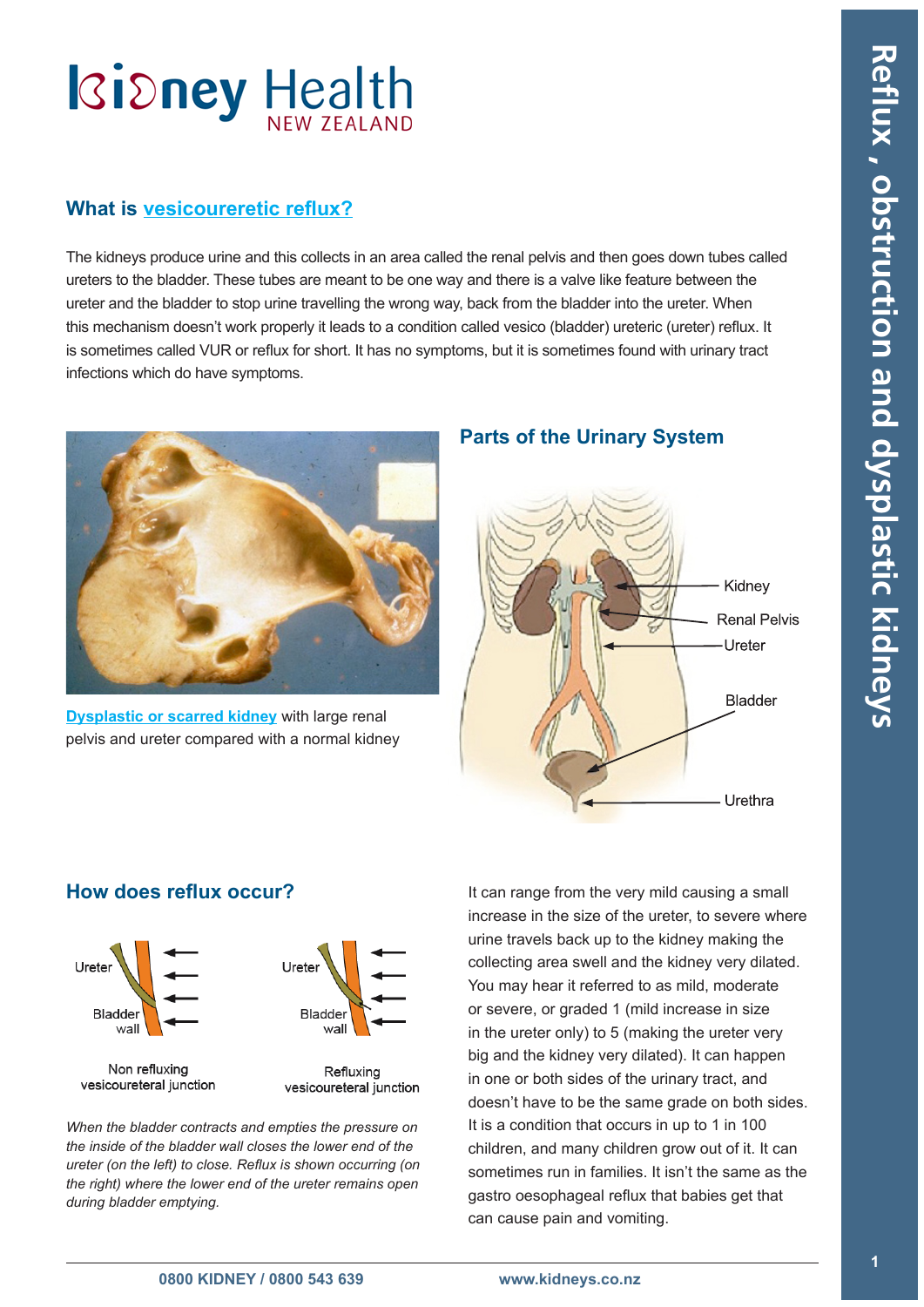## **Ridney Health**

### **What else could cause a dilated ureter and kidney?**

Dilated kidneys or **[hydronephrosis](#page-3-0)** can be due to reflux, or due to a slowing in the drainage of the urine out of the kidney into the ureter as the way down is obstructed. This is sometimes called a **[PUJ obstruction](#page-3-0)** or configuration. It can be due to a narrowing of the **[ureter](#page-3-0)** outside the kidney leading to a bottleneck of urine inside the kidney, or due to a blood vessel overlying the ureter that presses on it. These structural abnormalities again often improve in appearance with time and as the child grows. They can usually be followed with ultrasound scans. In a small number of children, the narrowing outside the kidney



leads to a lot of swelling inside the kidney and they may require a special test to see how long it takes the kidney to drain and if the work the kidney does is being affected. Although the test proves the PUJ obstruction is there it is a test usually only done if there is concern about the kidney or the need for surgery. A small number of children will eventually need surgery to relieve the obstruction.

### **How are these things found?**

Reflux and obstruction can be picked up in the womb (antenatally) or as part of investigations following a urinary tract infection. Sometimes these changes are found because one child in the family has a problem and their brothers and sisters are scanned. They may be suspected from ultrasound scans when one or both kidneys appears dilated or hydronephrotic, and/ or the ureters appear larger than normal. Sometimes there are reasons to do a more detailed scan called an **[MCU](#page-3-0)** looking at the bladder and ureters to prove that reflux is there. This is no longer done as a routine investigation. We only look to prove that reflux is there if we think it would change how the child would be treated ( e.g. if there is concern that they may have **[posterior urethral valves](#page-3-0)**, if they are having a lot of urinary infections or the **[hydronephrosis](#page-3-0)** is very severe. For **[PUJ obstruction](#page-3-0)** the dilatation is sometimes picked up antenatally and sometimes after infection. Sometimes the first sign in older children is abdominal pain.

### **Doesn't reflux need surgery to correct it?**

Surgery is no longer done routinely for reflux. However there are some children in whom it would be considered, including those who have many urine infections despite being on antibiotic treatment, and who are showing signs of damage to the kidney(s). PUJ configurations sometimes need surgery if they are very large and causing problems for the kidney. For most children however surgery is not required, but they need follow up to make sure that the problems resolve or do not get worse.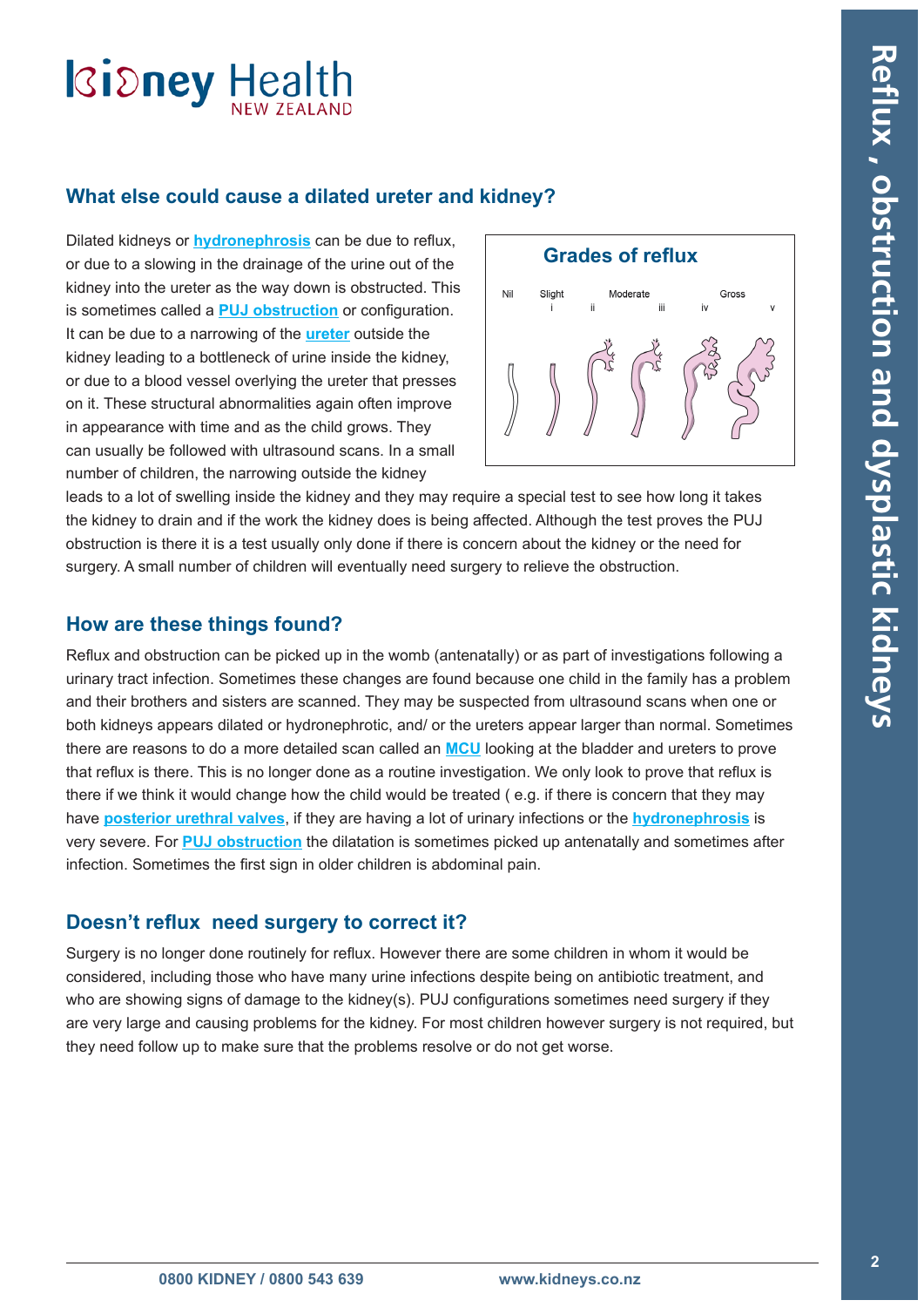### **Ridney Health**

### **How does a child with reflux get looked after?**

Most children are followed by a paediatrician (doctor who looks after children at the hospital) or by a paediatric surgeon (a surgeon who specialises in caring for children). If there is concern about how the kidneys are working and growing children may need to see a children's kidney specialist (also called a paediatric nephrologist). If your child has a fever they should get a urine check as this may be a sign of a urinary tract infection. Some children with reflux are more prone to getting urine infections and your child may be given a low dose of antibiotic at night. Children with recurrent infections or very significant abnormalities of the urinary tract are more likely to be on antibiotics, particularly when very young.

### **What about the kidneys?**

Sometimes children who are born with **[reflux](#page-3-0)** are also born with abnormal kidneys. These are sometimes called **[dysplastic kidneys](#page-3-0)**. We think this is because the same genes that play a role in the development of the ureters play a role in kidney formation too. We can't always predict whose kidneys will be affected and to what extent but we know kidney damage is very rare with mild or moderate reflux. Some children may also develop damage to their kidneys over time, but this is less common than previously thought, and many of the children we thought had "scarred" kidneys from urine infections probably had abnormal kidneys from birth. Most kidneys even though they look stretched and abnormal will still function normally and clean the blood normally.

### **What does this mean for my child long term**

Long term most children will grow out of having reflux as the valve system matures with time and their kidneys will grow and function normally. This is particularly true in children who have low grade reflux affecting only the ureters. Even if the reflux remains, if the child is having no problems with infection there is no need for treatment. The need for antibiotics varies from child to child but most doctors stop preventive treatment in the first year or two of life. Doctors will keep an eye on how your child's kidneys are growing.

The small number of children whose kidneys are not normal, whatever the cause, will require long term follow up to check on their kidneys' growth and function.. Doctors follow kidney growth over time with **[ultrasound scans](#page-3-0)**. If there is concern about the kidneys being abnormal they can be looked at in more detail with a **[nuclear medicine](#page-3-0)** scan, and your child will have their blood pressure checked regularly and their urine checked for protein.